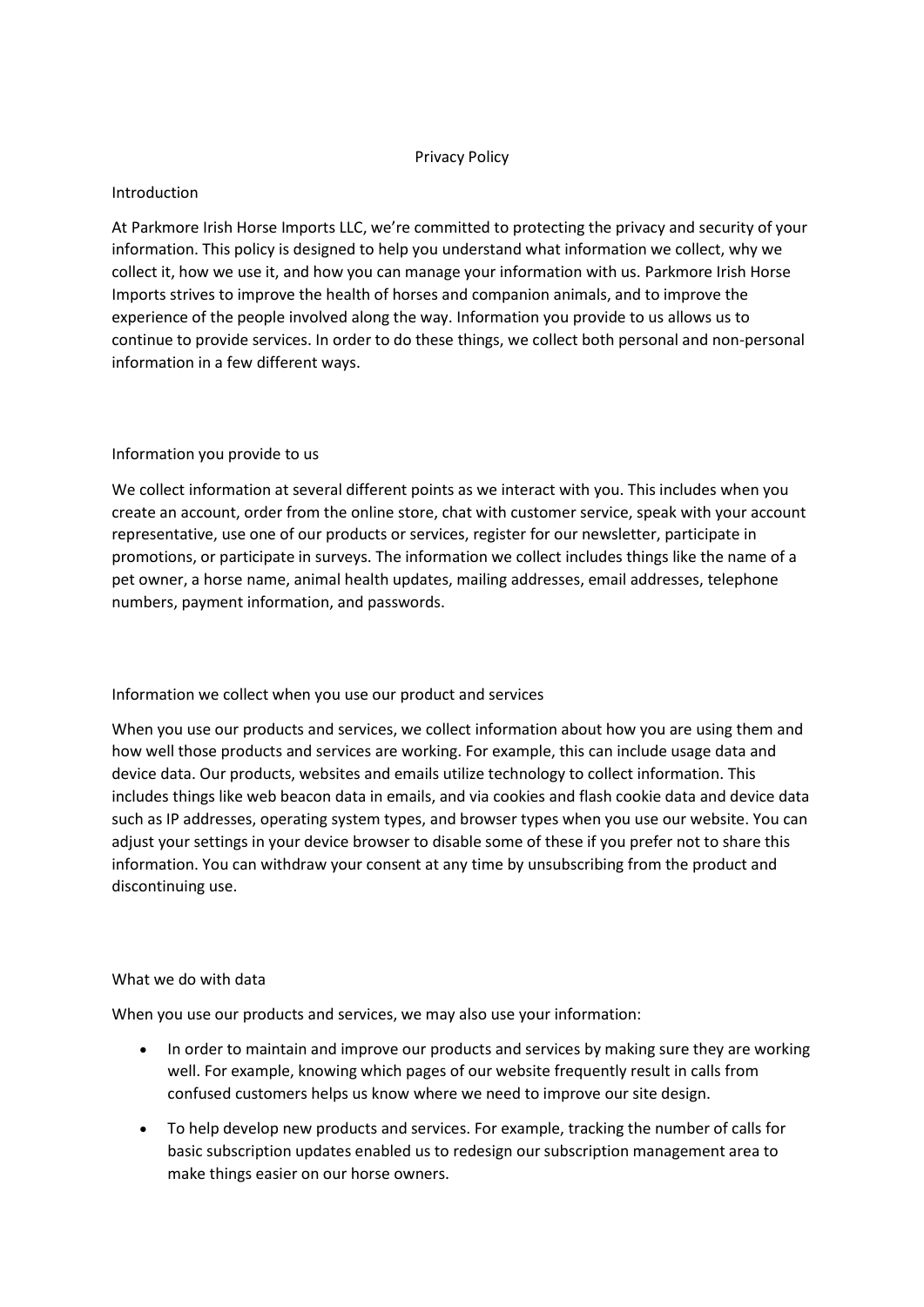- In order to personalize your experience with our products and services according to the information we collect.
- To provide services to you, including through our contractors. This includes sharing your address with providers of delivery services like UPS and USPS, or sharing information with third parties that provide Parkmore Irish Horse Imports with email solutions, cloud hosting services, payment processing, website support and maintenance, and legal, regulatory, or audit services.
- To allow 3rd party providers to send you mailings regarding products and services that may be of interest to you.
- For regulatory compliance. We maintain records as required by state and federal law, and we may share your personal information to comply with regulatory agency laws, rules, and regulations. This can include providing required personal information in connection with mandatory disclosures to state regulatory agencies and providing disclosures of records in response to state or federal regulatory agency request.
- For legal reasons. We may share your personal information to comply with inquiries from governmental authorities, or to protect, defend, exercise legal rights or claims, in connection with end user license agreements, terms of service or other applicable agreements, or as otherwise required by law. If we are legally required to share your information, we will attempt to notify you, unless such notification would violate law or court order.
- In the event of business transfer. If Parkmore Irish Horse Imports is involved in a sale of assets, merger, acquisition, business transfer, or other change of control, we may share your information with other entities involved. We will require any such successor business entity to honor this Privacy Policy, and we will notify you of any changes that could affect your information. In the event of a business transfer, unless we are otherwise required by law to retain or provide your information to the other entity, you may request that your information be deleted from our records.

# Managing your data

- Websites. You can adjust and manage the privacy of your information via our websites, which allow you to opt out of certain features that we offer. By adjusting your device or browser settings, you can manage information by adjusting your personal profile, your subscriptions, your cookies, and your location services.
- Email. You can opt out of emails through links in the emails you receive from us. Every email you receive from us will give you the ability to unsubscribe from receiving future emails.
- Products. All use of products is subject to the user consent in the product's subscription terms and conditions for each product. You can withdraw your consent at any time by unsubscribing from the product and discontinuing use.
- 3rd Party Mailings or Advertisements. If you prefer to exclude your physical mailing address from 3rd party mailings or advertisements, you can call us anytime at **(502) 265-8345** or email parkmoreihi@gmail.com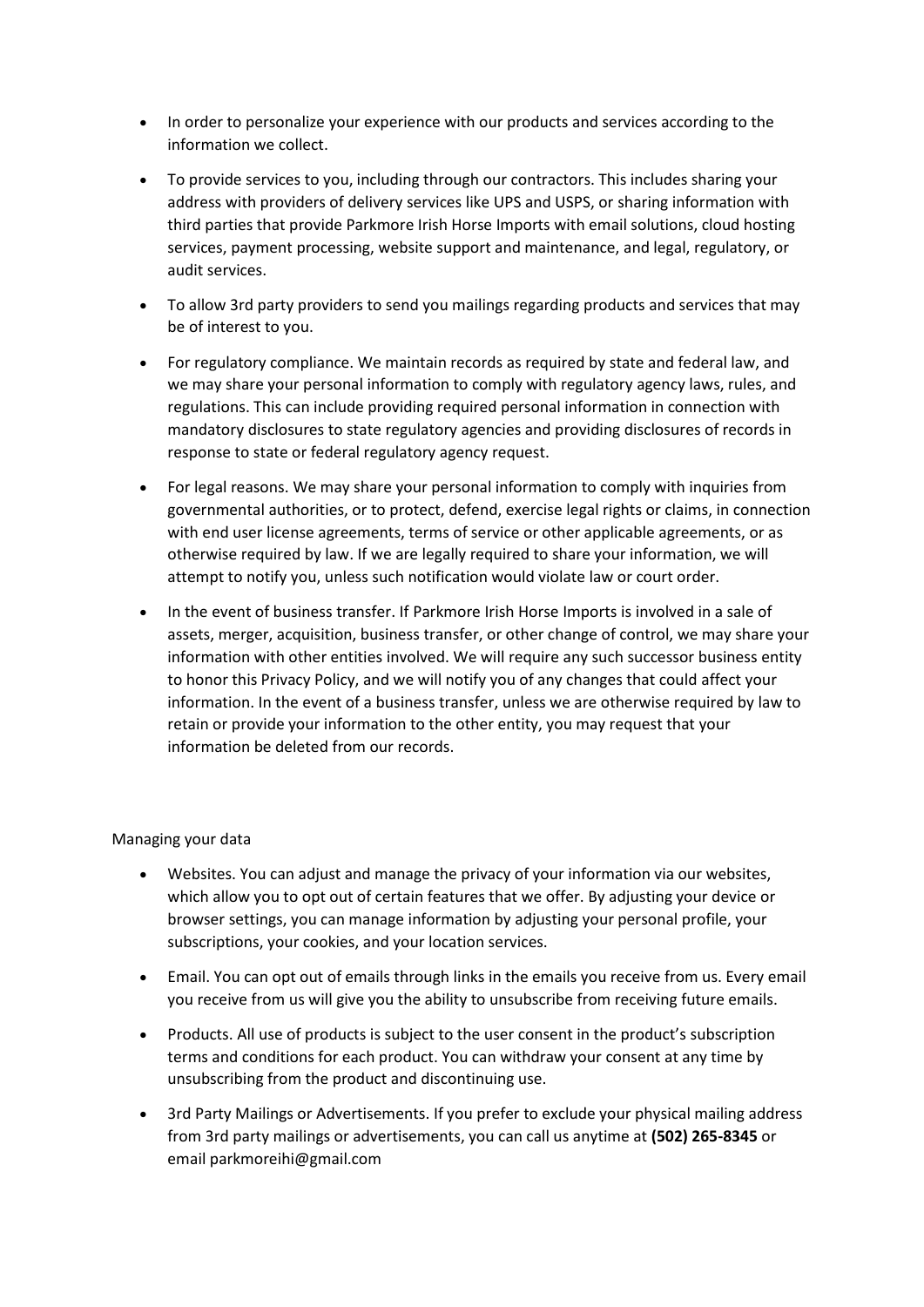• By Contacting Us. You can also contact us anytime at parkmoreihi@gmail.com if you would like to change or update your personal information. In some cases, we may have to keep certain information for legal or business reasons.

### How we protect your data – Technical safeguards

The security and confidentiality of your information is extremely important to us. We have implemented technical, administrative, and physical security measures to protect your information. As part of our efforts to protect your information, we have technical safeguards in place across our products and services, which may include the following:

- Requiring a password in order for you to access your personal information;
- Using firewalls to protect information held in our servers;
- Utilizing Transport Layer Security (TLS) encryption in transmitting personal information to our servers;
- Limiting the number of personnel who have potential access to personal information; and
- Routinely backing up the systems to protect the integrity of personal information.

There is always some risk that an unauthorized third party may find a way around our security systems. In the event of a security breach, the first thing we would do is notify you. This notice would include what happened, what information was breached, what Parkmore Irish Horse Imports is doing to respond, and who to contact with questions.

# Protecting children's privacy

Parkmore Irish Horse Imports LLC does not knowingly sell products to, solicit, collect or retain personal information about children under the age of 18 without parental consent. If we learn that a child under 18 has submitted information to us without parental consent, we will take all reasonable measures to delete it from our databases and not use the information for any purpose (except where necessary to protect the child or others). If you become aware of any personally identifiable information we have collected from children under 18, please contact us.

# About this policy

We comply with data privacy regulations applicable in the jurisdictions in which we operate. We review and may revise this policy from time to time as we add new features and services, as laws change, and as industry best practices evolve. We indicate the date the most recent changes were published on this page. If we update the privacy policy with significant changes, we will let you know, for example by placing a note on our website. Please review this policy periodically, and especially before you provide any information to us. This Policy applies to website visitors, veterinary healthcare providers, pet and horse owners, application and product users, and other customers of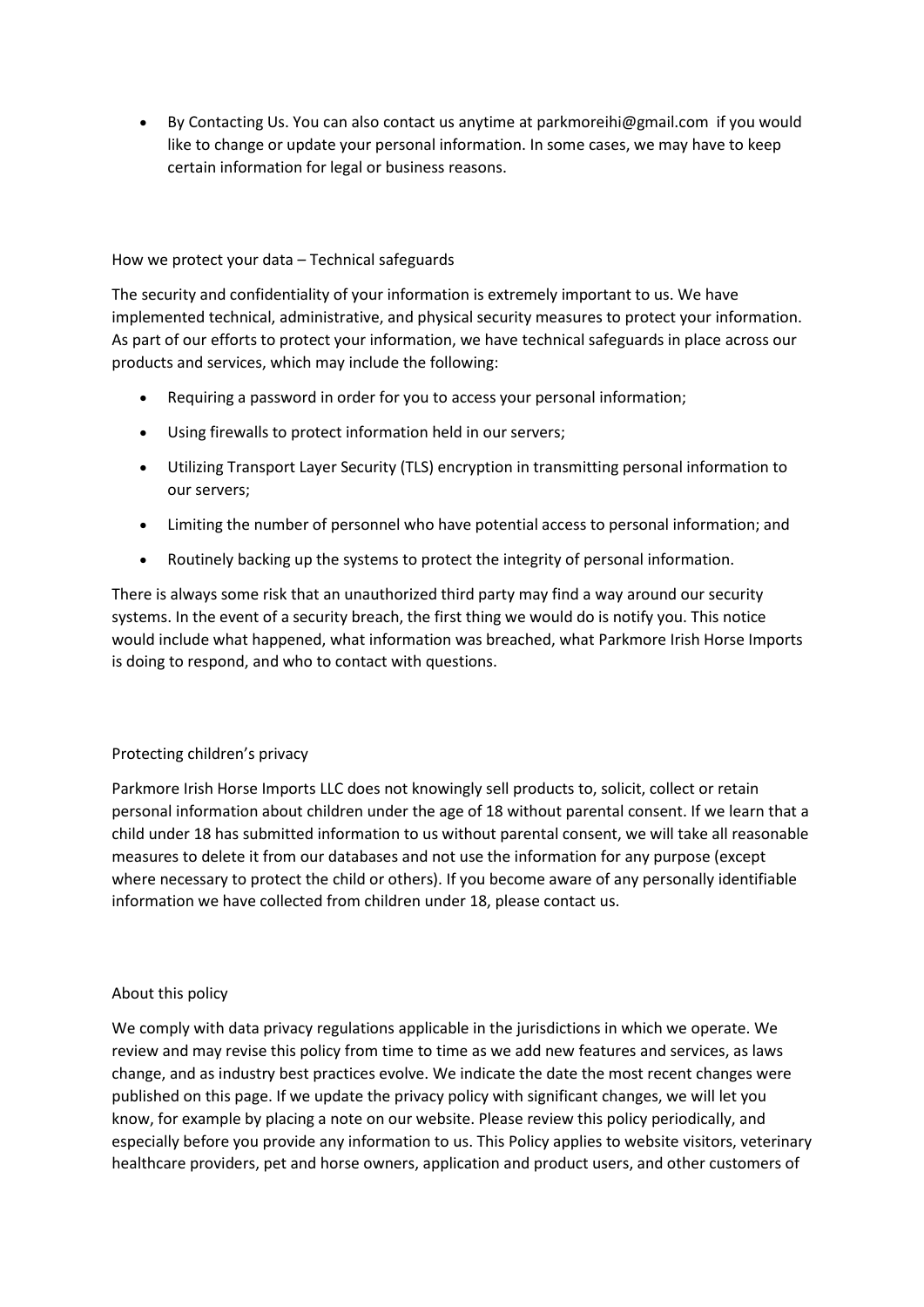Parkmore Irish Horse Imports LLC and affiliated entities. By using our website, downloading any application from our web site, or using our products or services, you signify your acceptance of this privacy policy. This Privacy Policy doesn't apply to other companies that advertise our services, or to services offered by other companies, including those that may be linked to from our services. How to contact us with questions If you have any questions about this policy or our practices at Parkmore Irish Horse Imports, please contact us. **Parkmore Irish Horse Imports LLC, Attn: (502) 265-8345 , 1191 Hieatt Lane, Smithfield KY 40068 Email: parkmoreihi@gmail.com**

# Parkmore Irish Horse Imports Customers, Products and Services

Where a Parkmore Irish Horse Imports customer interacts with Parkmore Irish Horse Imports products and/or services, including, but not limited to Parkmore Irish Horse Imports websites, applications, services and products, Parkmore Irish Horse Imports collects information on Kentucky residents that identifies, relates to, describes, references, is capable of being associated with, or could reasonably be linked, directly or indirectly, with a particular consumer or device ("Personal Information"). We may obtain data provided by veterinarian customers, directly from individuals using Parkmore Irish Horse Imports products and services such as websites or applications, and from consumers purchasing goods or services from Parkmore Irish Horse Imports. Parkmore Irish Horse Imports has collected the following categories of Personal Information from consumers located in the State of Kentucky within the last twelve (12) months:

- Identifiers including names, mailing addresses, unique personal identifiers, ISP addresses, account names, and other similar identifiers;
- Personal information including names, telephone numbers, credit card numbers, and other financial information of Parkmore Irish Horse Imports customers who have purchased goods or services;
- Commercial information such as products or services purchased, and purchasing history;
- Internet or similar network activity such as browsing history, search history, or users' interaction with Parkmore Irish Horse Imports websites, apps, or ads.

# Job Applicants and Employees

In addition to Personal Information set forth above, Parkmore Irish Horse Imports also collects information provided by job applicants and employees of Parkmore Irish Horse Imports. Parkmore Irish Horse Imports has collected the following categories of Personal Information from job applicants and employees located in the State of Kentucky within the last twelve (12) months:

- Protected classification characteristics such as age, race, ancestry, national origin, marital status, medical conditions, and veteran status; and
- Professional or employment related information including job history or performance evaluations.

# Excluded Information

Parkmore Irish Horse Imports does not collect biometric information, geolocation data, audio, visual, thermal, olfactory or other sensory data, educational records, non-public Family Education Rights and Privacy Act related data, or inferences drawn from Personal Information. Personal Information does not include information that is de-identified or aggregated, publicly available in government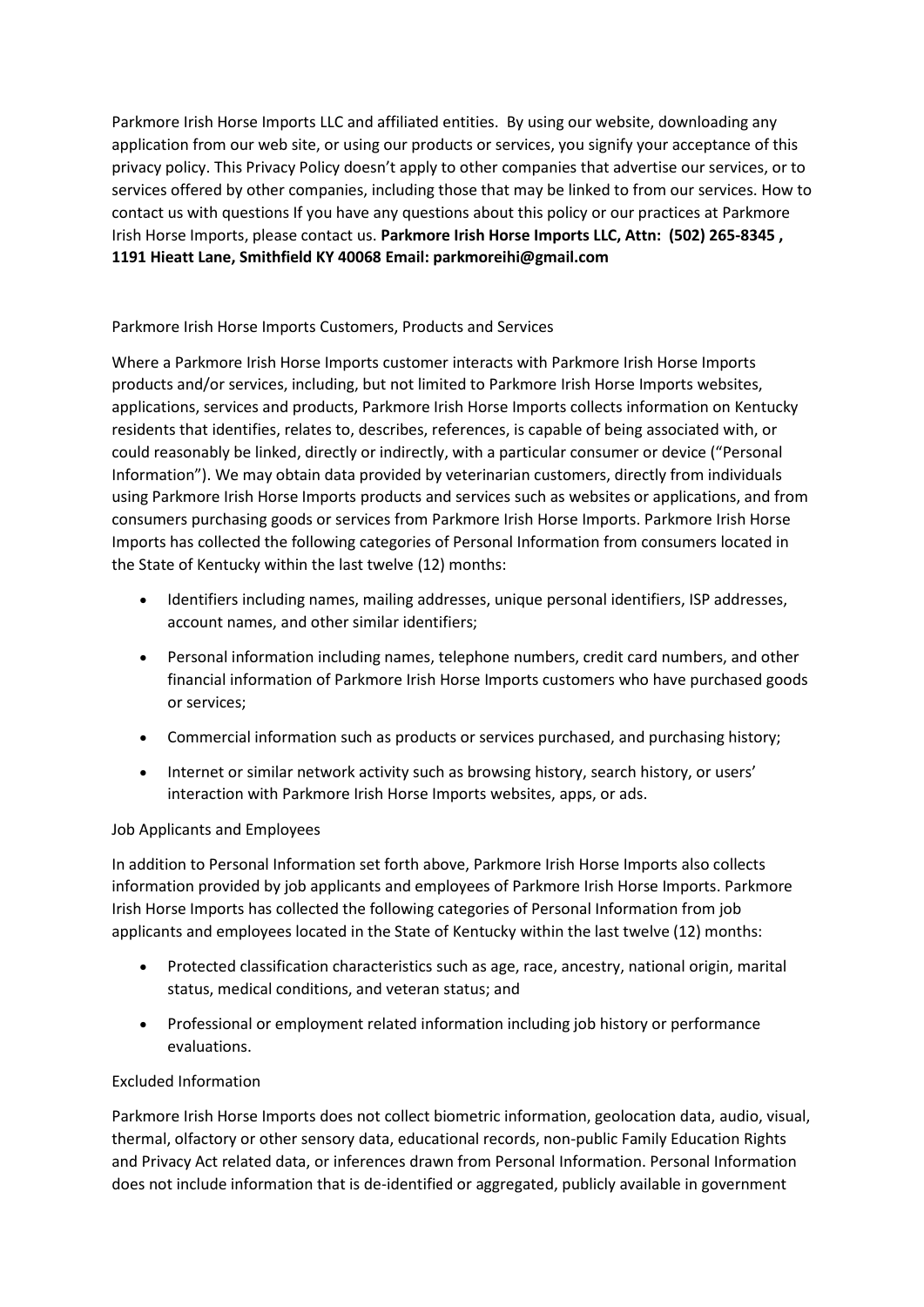records, and information otherwise excluded including pursuant to the Fair Credit Reporting Act, the Gramm-Leach-Bliley Act, the Health Insurance Portability and Accountability Act of 1996 (HIPAA) and other excluded state and federal laws.

### Use of Personal Information

Parkmore Irish Horse Imports uses Personal Information as set forth in the Parkmore Irish Horse Imports Privacy Policy. Parkmore Irish Horse Imports has sold the Personal Information of California residents for 3rd party marketing purposes in the last 12 months.

# Access to Information ('Right to Know')

Parkmore Irish Horse Imports complies with your rights regarding your Personal Information, including the right to request information about Parkmore Irish Horse Imports use of your Personal Information. Where Parkmore Irish Horse Imports receives a validated request, it will provide information to you about the use of your Personal Information in the last 12 months including the following:

- General categories of Personal Information Parkmore Irish Horse Imports has collected;
- Purposes for collecting such Personal Information
- Third Parties which whom Parkmore Irish Horse Imports shares Personal Information

# Deletion Requests ('Right to Forget')

Parkmore Irish Horse Imports complies with your rights regarding your Personal Information, including the right to request deletion of your Personal Information. Where Parkmore Irish Horse Imports receives a validated request, and Parkmore Irish Horse Imports is not otherwise legally obligated to retain such Personal Information, Parkmore Irish Horse Imports will delete your Personal Information. Parkmore Irish Horse Imports may deny your deletion request where it is legally required to retain your Personal Information, including as follows:

- Where Parkmore Irish Horse Imports has a legal obligation to retain your Personal Information, in conformity with state or federal laws that require the storage of prescription records, records related to the sale of controlled products, veterinary board data retention requirements, and where otherwise subject to state or federal law requiring the retention of data;
- Where it is necessary to protect you from unwanted data mis-use, fraudulent activity, or to maintain the security of data, data security, and in the protection of data security incidents;
- Where retention of data by Parkmore Irish Horse Imports is to comply with a legal or contractual requirement to a Parkmore Irish Horse Imports customer, such as a veterinarian who is required by veterinary board rules to retain your Personal Information related to your pet's medical records; and

# Requests

Requests to access or delete Personal Information may be made by calling (502) 265-8345 or by contacting parkmoreihi@gmail.com Only you or a person registered with the Kentucky Secretary of State that you authorize to act on your behalf, may make a verifiable consumer request related to